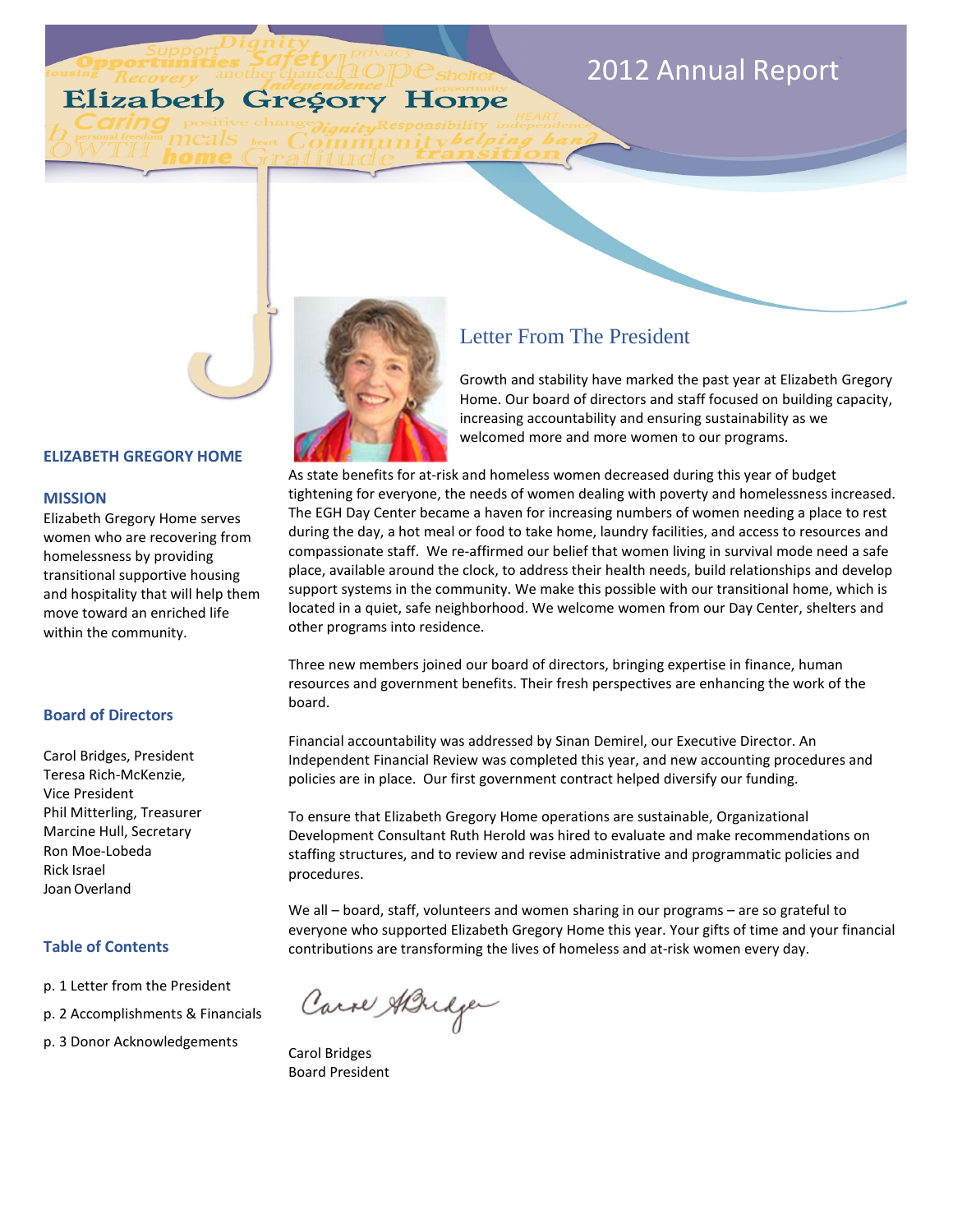# 2012 Accomplishments

#### Client Services

- Elizabeth Gregory Home distributed 39,719 pounds of food received from Food Lifeline and 3,898 food items from Starbucks.
- 12,059 meals were provided through the House and Day Center.
- 18 women moved into permanent housing.
- 920 loads of laundry were done by clients at the Day Center in 2012--an almost 200% increase from 2010.

#### Program Staffing Restructuring

- Restructure and put into effect a Care Team model
- Companis Service Volunteer program implemented
- Volunteers donated 3,956 hours of their time.

#### Infrastructure

- Hired full-time executive director in April 2012.
- Added two new board members to begin January 2013: John Wott, explanation, and Ellen Cogrove

#### Funding

• Diversified funding stream by securing first government funding contract

### SUCCESS STORIES

### A Place to Call Her Own

Happy news for an Elizabeth Gregory Home client:

Angie was featured in our Spring 2012 newsletter and is now turning a page in her life.

At the time of the newsletter she had just moved into the house. But now she's an EGH graduate with a place of her own.

She still uses the Day Center and volunteers there when she can, giving back the help, dignity and support she received while there.

## **FINANCIALS**

### 2012 Income - \$245,864



## 2012 Expenditures - \$193,476